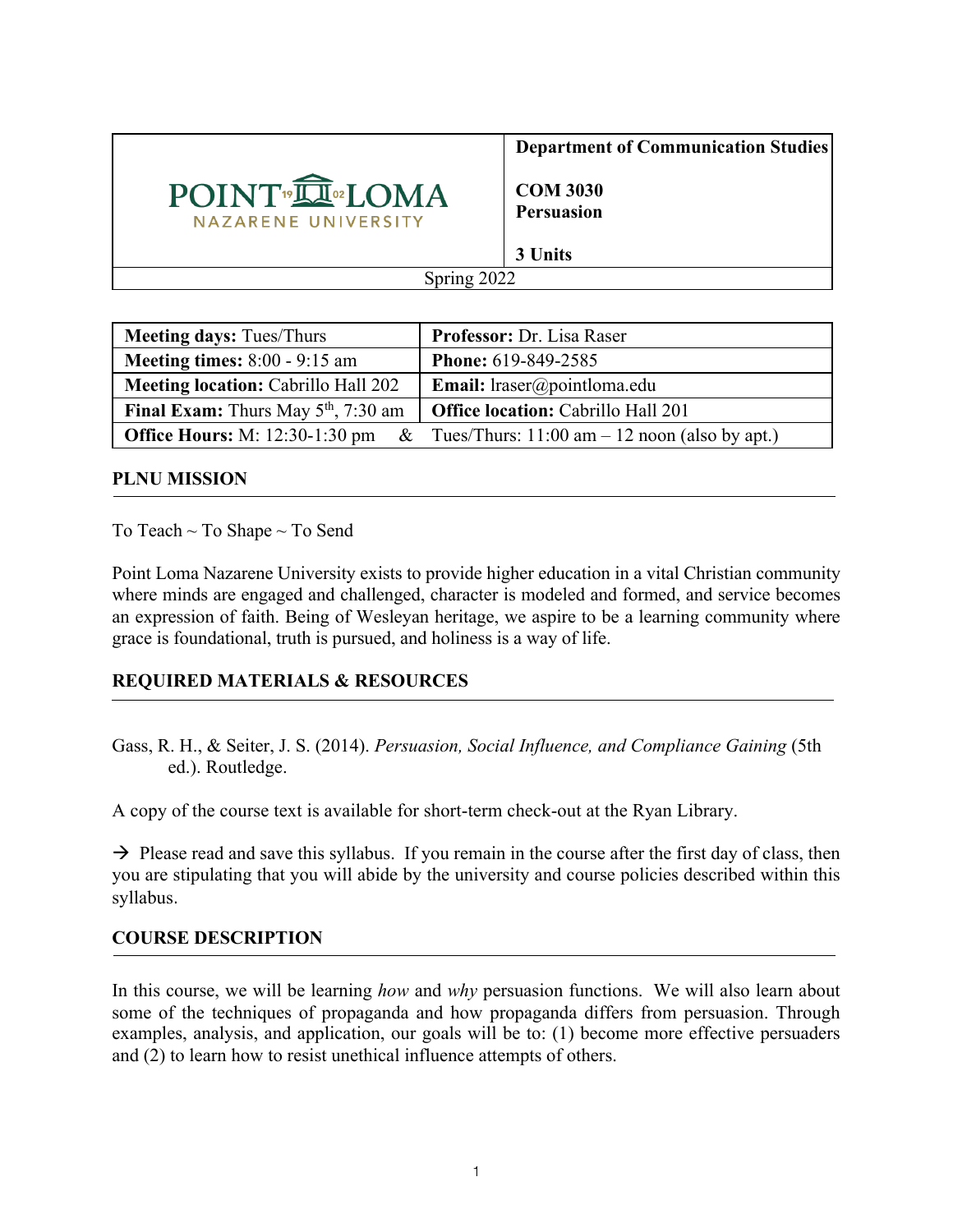## **COURSE LEARNING OUTCOMES**

By the end of the course, you will be able to:

- explain and apply persuasion theories, processes, and practices
- identify the differences between persuasion and propaganda
- differentiate between different propaganda techniques and interpret them through an original poster project
- discuss the ethical implications of persuasion and propaganda
- distinguish between persuasion and compliance gaining and identify compliance-gaining strategies
- analyze an advertisement and deconstruct "how it works" persuasively

## **COURSE FORMAT AND POLICIES**

**Support:** I am committed to helping every student attain their best possible education.

I AM HERE TO HELP! Please do not hesitate to ask questions, or ask for help, in or out of class. I will also be available if you would like me to review your work and give you feedback before it is turned in or presented. If you have any needs that it would be helpful for me to be aware of, please do let me know.

**Attendance:** As members of a learning community, your presence is appreciated, and your absence is noticed. The class sessions are set up to help people learn from each other (through discussions, activities, etc.) and you are expected to attend each class session. Everyone has useful and insightful information to offer to the class. Participation is the core of this work, and to help keep track of that, I take attendance.

You are allowed two (2) absences in the course of the semester without penalty. The only absences excused after that will be university approved absences or Covid-related absences (see sections below). It is your choice how you use these absences and it is encouraged that you use them wisely. Please note that these 2 absences DO include instances of illness, quarantine, and family obligations. Each absence over two will result in a 15-point deduction to your overall grade.

**University Approved Absences:** Absences for certain events and obligations recognized by the University (i.e.: participation in sports, forensics, music tours, field trips, etc.) may be counted as "excused." Please notify me at least one week prior to such absences with documentation and contact information from the sponsoring program/department. You are responsible for making up all work missed due to absences in a timely manner, to be worked out ahead of time with me.

**PLNU Attendance and Participation Policy:** Regular and punctual attendance at all class sessions is considered essential to optimum academic achievement. If the student is absent for more than 10 percent of class sessions (3 classes), the faculty member will issue a written warning of de-enrollment. If the absences exceed 20 percent (6 classes), the student may be de-enrolled without notice until the university drop date or, after that date, receive the appropriate grade for their work and participation.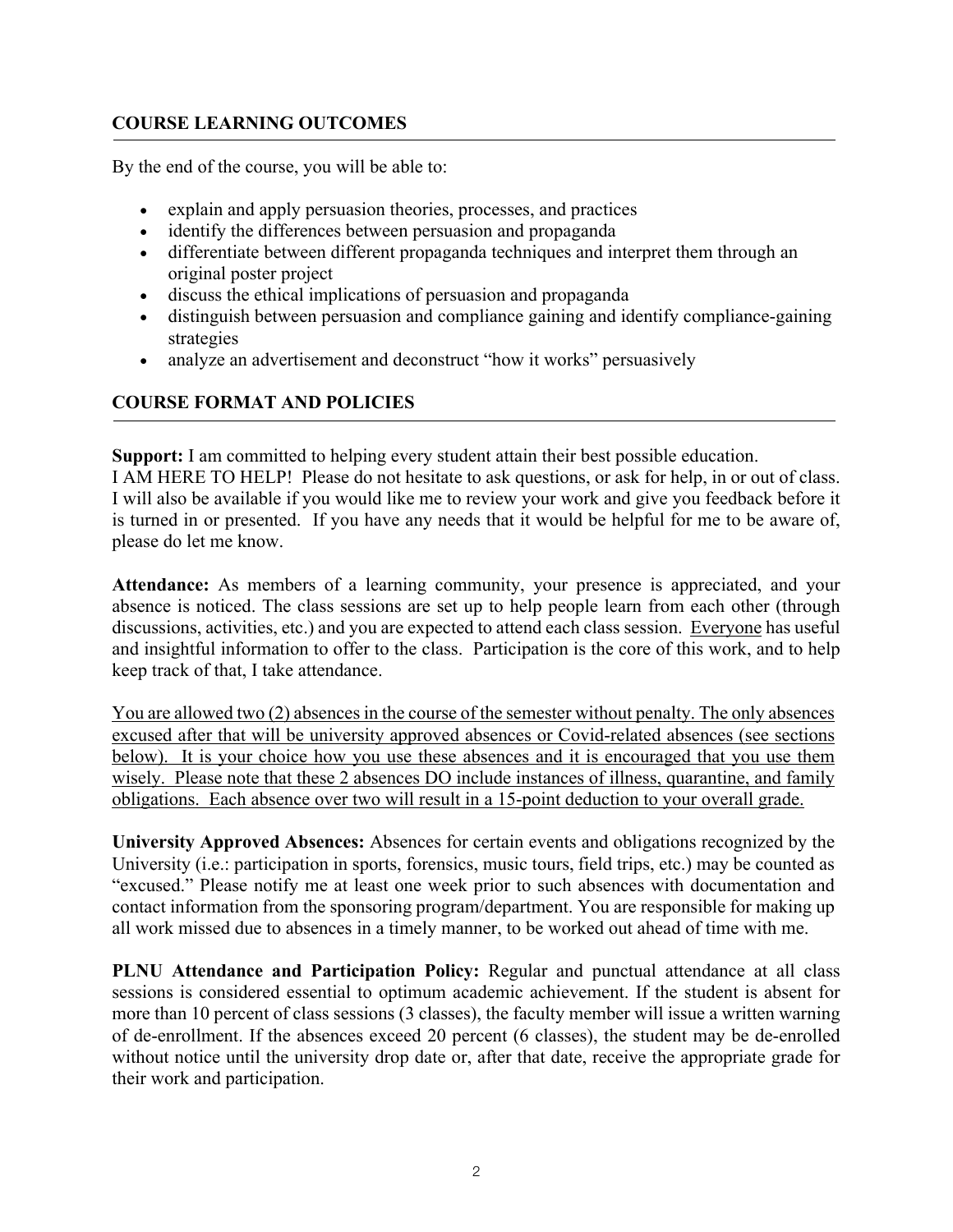**COVID-19:** Our course will follow all of the PLNU policies related to Covid-19. Please see the PLNU Covid-19 website, the Covid-19 Canvas course, and the PLNU catalog for the most current policies. All of us, including me, can show our respect and care for each other by wearing our masks indoors, and not coming to class if we do not pass the Campus Clear app or have any Covid symptoms. If you have Covid-related absences with documentation from the EAC that extend beyond the two "freebie" absences allotted for the course, they will be excused. You will still be responsible for getting the notes from a classmate and keeping up with all assignments for any classes you miss.

Due to our current pandemic conditions, there is the possibility that classes may periodically need to be held in an asynchronous or synchronous online format. The attendance policy still applies to these types of class formats. Please check email/Canvas announcements on a regular basis for any course updates.

#### **Zoom Class Expectations:**

- 1. Please show up to Zoom on time.
- 2. Turn on camera and make sure your camera is turned on for the entire length of the class.
- a. If you need to have your camera turned off an email MUST be sent to me prior to class otherwise I will consider this an absence.
- b. Excused reasons for intermittent camera being off: need to use the restroom, may need to protect roommate.
- 3. Participate with professor and peers by unmuting OR using the chat.
- 4. Make sure you are in a quiet space (when possible) free of distractions.
- a. You should reserve this class time just like you would if you were face to face.
- b. You should not be driving or at work during a Zoom class.
- 5. Once PLNU returns to face-to-face learning, Zoom class sessions will not be an option.
- 6. Please keep in mind that PLNU's absence policy states that you may not surpass 20% of our class sessions.

**Late to Class/Leaving Early:** It is an expectation of this class community that we begin our class time together, and complete our class time together each day. Instances of habitual lateness are a distraction to our class community and may impact your ability to participate fully in the course. Therefore, I do make note when you are late to class and five tardies will equal one absence. Please talk to me early in the semester if you have any questions or concerns about this policy.

Being absent for more than 20 minutes during any part of a class period, whether at the beginning, middle, or end, will constitute an absence. Similarly, it is expected that you remain actively engaged in the classroom discussion and activities until the end of the class period. If you absolutely must leave early one day for a personal/emergency reason, please let me know at the class period prior or via email before class. (During advising time, please arrange any advising meetings with your academic adviser so that they do not conflict with your class schedule.)

Late Work/Make-Up Work: All assignments are to be submitted/turned in according to the due dates set on this syllabus schedule and on Canvas. In general, no late or makeup written assignments/presentations will be allowed. Please communicate with me in advance of an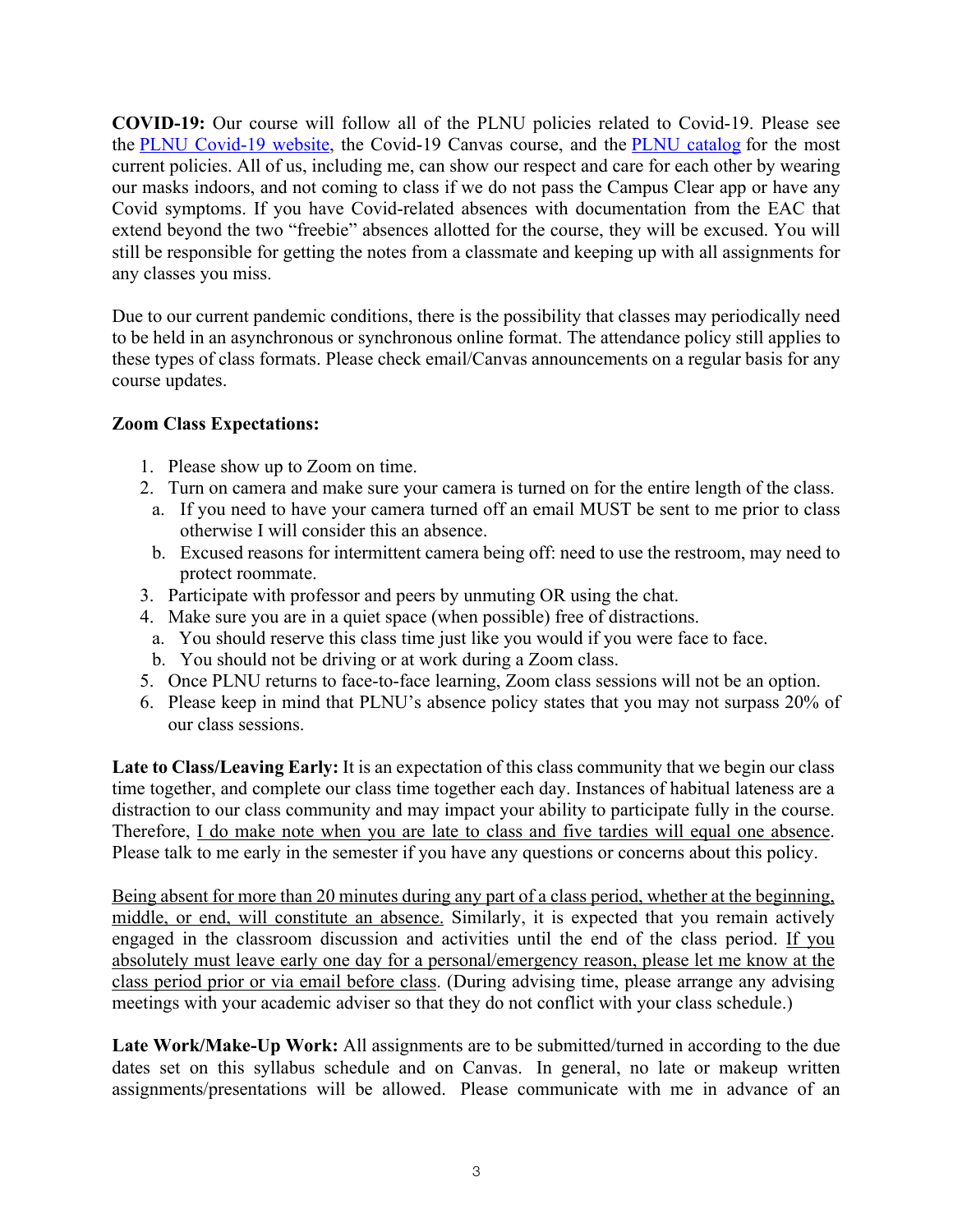assignment due date if you are concerned that an illness or other personal hardship may prevent you from turning in an assignment on time. If you are absent on the day of a test or a presentation, I will only consider a make-up opportunity if you have communicated with me in advance of your absence and you have documentation of your absence (for example, a note from your doctor or Covid documentation from the EAC).

**Incompletes:** Incompletes will only be assigned in extremely unusual circumstances, given reasonable justification.

**Electronic Devices:** The use of cell phones and laptops/tablets during class is prohibited unless I ask for them to be used as a specific part of a class activity. Please join me in turning off or silencing all cell phones, laptops, and similar electronic devices and keeping them out of sight for the duration of class. This policy was influenced by two important pieces of research: 1. Faria Sana, Tina Weston, and Nicholas J. Cepeda, "Laptop Multitasking Hinders Classroom Learning for Both Users and Nearby Peers," Computers and Education (March 2013): "We found that participants who multitasked on a laptop during a lecture scored lower on a test compared to those who did not multitask, and participants who were in direct view of a multitasking peer scored lower on a test compared to those who were not. The results demonstrate that multitasking on a laptop poses a significant distraction to both users and fellow students and can be detrimental to comprehension of lecture content." 2. Pam A. Mueller and Daniel M. Oppenheimer, "The Pen Is Mightier Than the Keyboard: Advantages of Longhand Over Laptop Note Taking" (April 2014). In this study, the authors found that students who hand wrote their notes during lectures remembered more material than students who used laptops for notetaking because they could not write everything down verbatim. The extra processing required by the hand writers to select important over extraneous information was beneficial for their retention of the material they were learning.

**Email:** I will frequently use email to communicate with you and I do my best to respond to your emails as promptly as possible. If you send me an email after 5 pm, or over the weekend or on a holiday, I will respond on the following school day.

**Written Work:** Please type, double-space and staple all written work unless instructed otherwise. It is my expectation that all writing will be clear, coherent, and free of grammatical/spelling errors. Please proof all written work – your grade will reflect both the substance and the style of your writing. When working on the computer, try to plan for the "unexpected" but predictable problems: plan extra time for library printing issues and back up files as you go.

**Student Responsibility:** It is your responsibility to maintain your class schedule. Should the need arise to drop this course (personal emergencies, poor performance, etc.), you have the responsibility to follow through (provided the drop date meets the stated calendar deadline established by the university). Simply ceasing to attend this course or failing to follow through to arrange for a change of registration (drop/add) may easily result in a grade of F on the official transcript.

**Final Exam Policy:** Successful completion of this class requires taking the final examination on its scheduled day. Final exams will not be given early before our assigned date/time. Please arrange any activities or transportation for the break around this finals schedule so that you can be present at the assigned time.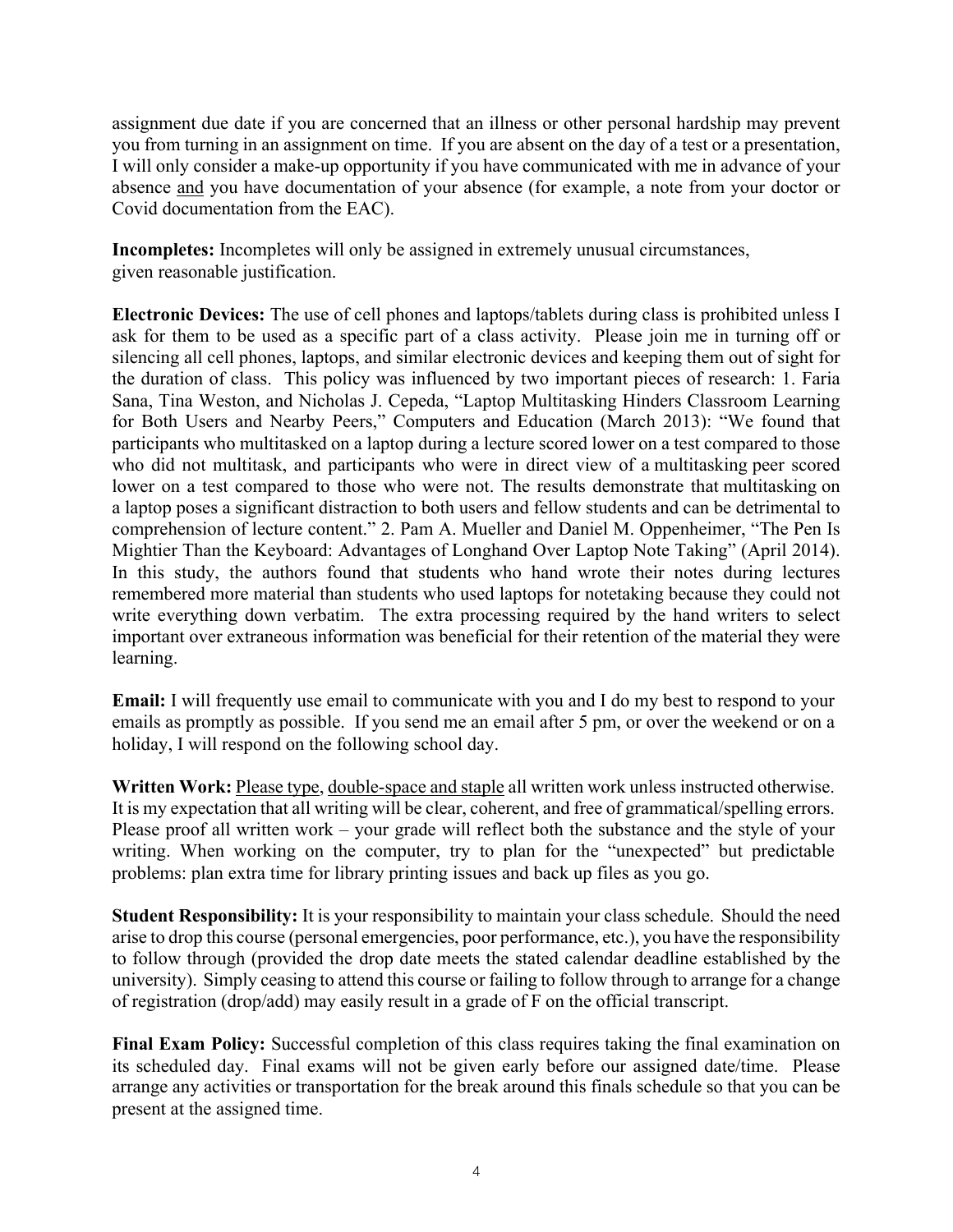**PLNU Academic Honesty Policy:** Students should demonstrate academic honesty by doing original work and by giving appropriate credit to the ideas of others. Academic dishonesty is the act of presenting information, ideas, and/or concepts as one's own when in reality they are the results of another person's creativity and effort. A faculty member who believes a situation involving academic dishonesty has been detected may assign a failing grade for that assignment or examination, or, depending on the seriousness of the offense, for the course. Faculty should follow and students may appeal using the procedure in the university Catalog. See Academic Policies for definitions of kinds of academic dishonesty and for further policy information.

**PLNU Copyright Policy:** Point Loma Nazarene University, as a non-profit educational institution, is entitled by law to use materials protected by the US Copyright Act for classroom education. Any use of those materials outside the class may violate the law.

**PLNU Academic Accommodations Policy:** PLNU is committed to providing equal opportunity for participation in all its programs, services, and activities. Students with disabilities may request course-related accommodations by contacting the Educational Access Center (EAC), located in the Bond Academic Center (EAC@pointloma.edu or 619-849-2486). Once a student's eligibility for an accommodation has been determined, the EAC will issue an academic accommodation plan ("AP") to all faculty who teach courses in which the student is enrolled each semester.

PLNU highly recommends that students speak with their professors during the first two weeks of each semester/term about the implementation of their AP in that particular course and/or if they do not wish to utilize some or all of the elements of their AP in that course.

Students who need accommodations for a disability should contact the EAC as early as possible (i.e., ideally before the beginning of the semester) to assure appropriate accommodations can be provided. It is the student's responsibility to make the first contact with the EAC. If students do not wish to avail themselves of some or all of the elements of their AP in a particular course, it is the responsibility of those students to notify their professor in that course. PLNU highly recommends that EAC students speak with their professors during the first two weeks of each semester about the applicability of their AP in that particular course and/or if they do not desire to take advantage of some or all of the elements of their AP in that course.

**Spiritual Care:** Please be aware PLNU strives to be a place where you grow as whole persons. To this end, we provide resources for our students to encounter God and grow in their Christian faith. If students have questions, a desire to meet with the chaplain or have prayer requests you can contact the Office of Spiritual Development.

**State Authorization:** State authorization is a formal determination by a state that Point Loma Nazarene University is approved to conduct activities regulated by that state. In certain states outside California, Point Loma Nazarene University is not authorized to enroll online (distance education) students. If a student moves to another state after admission to the program and/or enrollment in an online course, continuation within the program and/or course will depend on whether Point Loma Nazarene University is authorized to offer distance education courses in that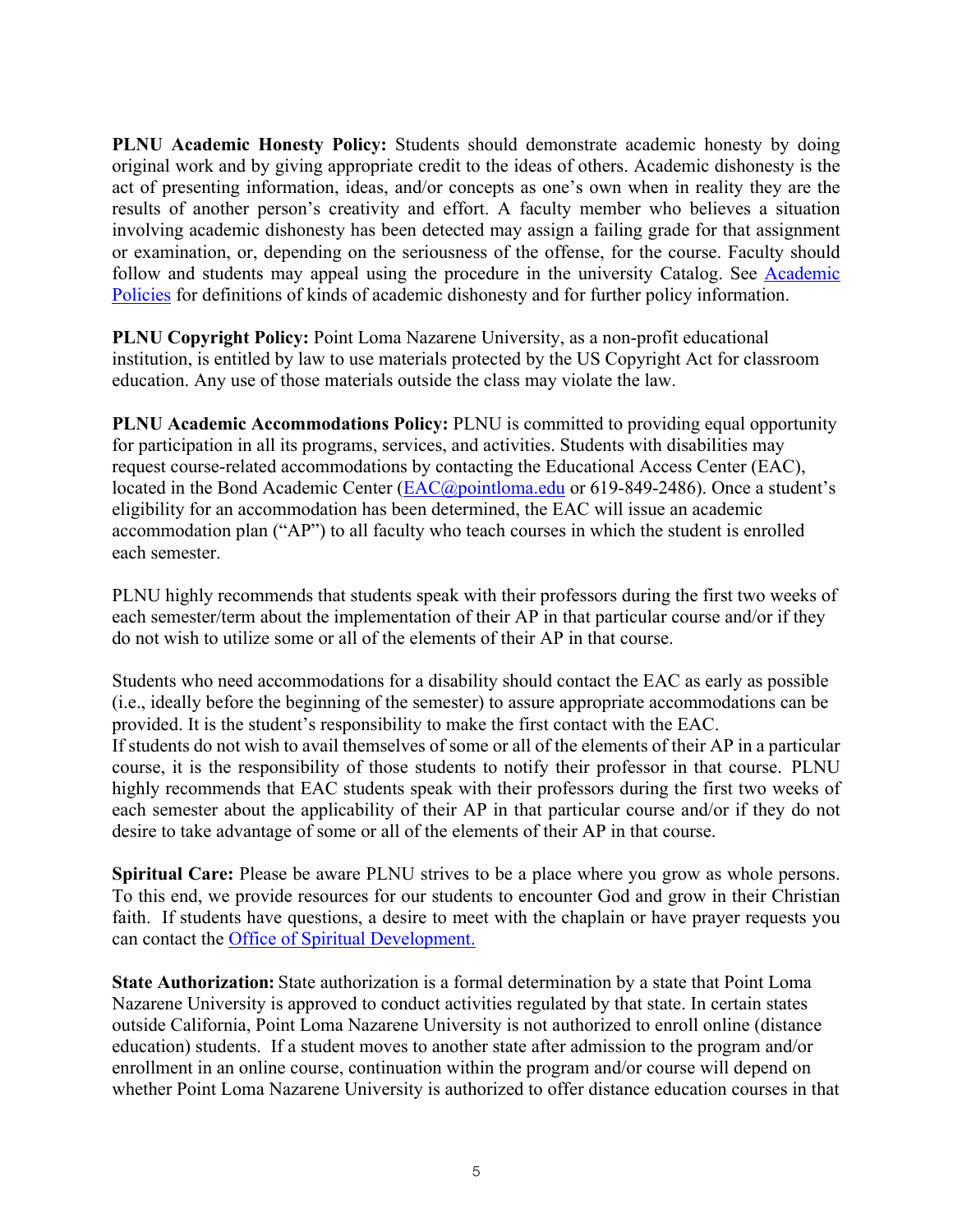state. It is the student's responsibility to notify the institution of any change in his or her physical location. Refer to the map on State Authorization to view which states allow online (distance education) outside of California.

#### **CLASS ASSIGNMENTS**

**Exams:** There are three exams in this course. Exams will include material from the book and inclass discussion/activities. You may bring one 3x5 notecard (front and back, handwritten – not typed) to each exam. These exams will mostly consist of short essay questions and a few multiple choice questions.

**Reading Quizzes:** There will occasionally be short unannounced quizzes (5-10 points each) on the assigned reading. Reading quizzes will be administered on Canvas, at the beginning of class. Unlike the exams, notes are not allowed on reading quizzes. Please make sure that you have a tablet, or laptop with you in class to complete the quiz. You may not take the quizzes on your phone. If you do not have access to a laptop or tablet for the quizzes in class, please let Dr. Raser know as soon as possible. If you arrive late to class, you will not be given additional time to take the quiz. Reading Quizzes cannot be made up. The reading quiz with the lowest score will be dropped at the end of the semester.

**Original Propaganda Poster:** You will design an original propaganda poster using a selection from the ten propaganda techniques that we will learn about in class. You will need to acquire a poster board for this assignment. Prompts will be given in class and you will have some choice in selecting the overall theme of your poster. On the day that your poster is due, we will hang them around the classroom and complete a "gallery tour," identifying the different propaganda techniques that we have studied.

**Ad Analysis Presentation:** You will select and analyze an advertisement (typically a video commercial) in order to uncover "how it works" persuasively. In an oral presentation, you will identify and evaluate the advertisement's use of persuasive strategies and explain what the advertisement is attempting to accomplish. Your textbook will be a very important resource to you in the successful completion of this project, so it is imperative that you keep up with your reading assignments.

**In-Class (or Canvas) Assignments:** At times, you will be given short assignments or exercises in class (or on Canvas) that are worth points toward your final grade. These assignments may include written responses/reflections, podcasts, discussions, group work, etc. The point value for these assignments may vary, but will be clearly designated on the assignment.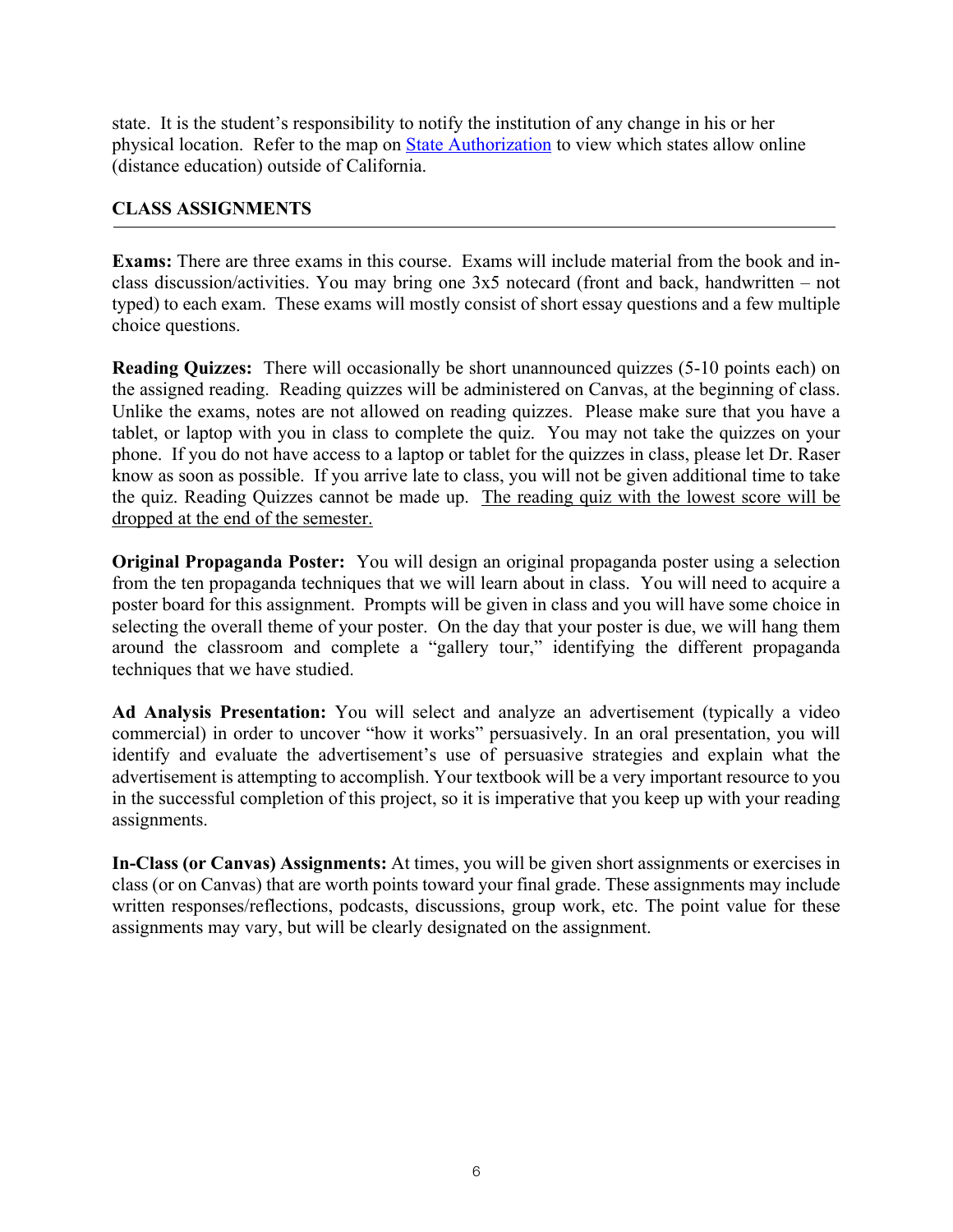#### **ASSESSMENT & GRADING**

Grade Scale (% to Letter):

| 93-100   | A           | 73-76.9%      |      |
|----------|-------------|---------------|------|
| 90-92.9% | А-          | 70-72.9%      |      |
| 87-89.9% | $_{\rm B+}$ | $67-69.9%$    | $D+$ |
| 83-86.9% | Β           | 63-66.9%      |      |
| 80-82.9% | B-          | $60 - 62.9\%$ | $D-$ |
| 77-79.9% | $C+$        | $0 - 59$      | F    |
|          |             |               |      |

**Rounding:** Typically, grades follow the scale above and are not rounded up. Rounding of grades is only done in rare circumstances when the percentage point after the decimal is extremely close to the next grade and the student has demonstrated exemplary participation and effort in the course. **Any possible changes are made by instructor discretion; please do not request that your grade be rounded up.**

#### **Point Distribution**

|                                                   | Number of Points  | Number of Points |
|---------------------------------------------------|-------------------|------------------|
| <b>COURSE REQUIREMENTS</b>                        | <b>AVAILABLE</b>  | <b>I EARNED</b>  |
| Test #1                                           | 75                |                  |
| Test #2                                           | 75                |                  |
| Test # $3$                                        | 100               |                  |
| Original Propaganda Poster                        | 75                |                  |
| Ad Analysis Presentation                          | 100               |                  |
| Additional Assignments & Reading Quizzes          | 125               |                  |
| <b>TOTAL</b>                                      | 550               |                  |
| - Absence penalties (15 pts. per absence after 2) | (e.g., 3 absences |                  |
| absences)                                         | $= -15$           |                  |

**NOTE:** There may be adjustments made to the point values/totals listed above. Each assignment will be clearly marked with the point value when assigned in class or on Canvas.

Student grades will be posted in the Canvas grade book after each assignment has been graded. It is important to read the comments written on your assignment or posted on Canvas as these comments are intended to help you improve your work.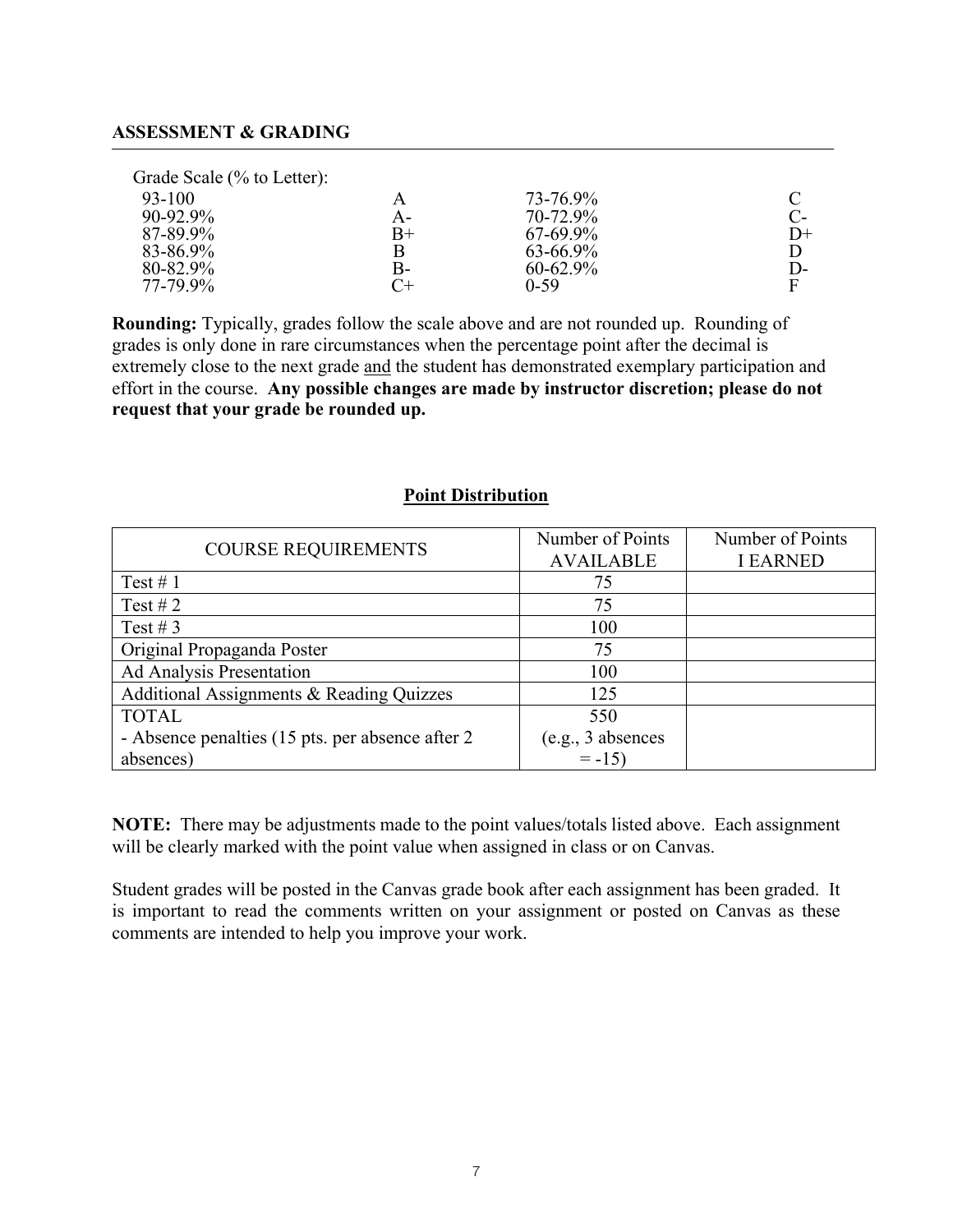# **Tentative Course Schedule**

- Subject to change with fair notice.
- Please complete reading prior to arriving at class on the assigned due date.

| WK             | Date            | Topic                                      | Reading/Assignments Due                  |
|----------------|-----------------|--------------------------------------------|------------------------------------------|
|                | R 1/13          | Welcome/Course Intro on Zoom               | Review Course Syllabus                   |
| $\overline{2}$ | T1/18           | Why Study Persuasion?                      | Ch. 1 (Hint: we will have a quiz on      |
|                |                 |                                            | Ch.1 at the beginning of class)          |
|                |                 |                                            | <b>Persuasion Scavenger Hunt</b>         |
|                |                 |                                            | Jamboard due on Canvas on 1/17           |
|                | R 1/20          | Why Study Persuasion?                      |                                          |
|                |                 | Prop Tech $# 1 & 2$ : Assertion and        |                                          |
|                |                 | Bandwagon                                  |                                          |
| 3              | T1/25           | <b>What Constitutes Persuasion?</b>        | Ch. 2                                    |
|                | R 1/27          | <b>Attitudes and Consistency</b>           | Ch.3                                     |
|                |                 |                                            | <b>Attitude Assessment Group</b>         |
|                |                 |                                            | Google Form due to Canvas by             |
|                |                 |                                            | 11:59 pm (we will work on this in        |
|                |                 |                                            | class)                                   |
| $\overline{4}$ | T2/1            | <b>Attitudes and Consistency</b>           | Ch.3                                     |
|                |                 | Present attitude assessment to class       | <b>Individual Reflection on Attitude</b> |
|                |                 |                                            | Assessment due by 11:59 pm (we           |
|                |                 |                                            | will work on this in class)              |
|                | $R$ 2/3         | Credibility                                | Ch.4                                     |
|                |                 | Prop Tech #3: Cardstacking                 |                                          |
|                |                 | Assign: Propaganda Posters                 |                                          |
| 5              | T 2/8           | Communicator Characteristics and           | Ch. 5                                    |
|                |                 | Persuadability                             |                                          |
|                |                 | Prop Tech #4 & 5: Glittering               |                                          |
|                |                 | Generalities and False Dilemma             |                                          |
|                | R 2/10          | Conformity and Influence in Groups         | Ch.6                                     |
|                |                 | Prop Tech # 6: The Lesser of Two Evils     |                                          |
| 6              | T2/15           | Test $# 1$ (bring a note card)             | <b>Test #1</b> (Ch. 1-5) &               |
|                |                 |                                            | Prop Techs $# 1-5$                       |
|                | R 2/17          | Dr. Raser at Western States Com            | Is it "Natural?" Reading and             |
|                |                 | Conference. No in-person class. Please     | response on Canvas                       |
|                |                 | complete assignment on Canvas.             |                                          |
| $\overline{7}$ | $T$ 2/22        | Language and Persuasion                    | Ch. 7                                    |
|                | R 2/24          | Nonverbal Influence                        | Ch. 8                                    |
|                |                 | Assign: Ad Analysis Project                |                                          |
| 8              | T3/1            | Nonverbal Influence                        | <b>Nonverbal Disruption Assignment</b>   |
|                |                 | Prop Tech $# 7$ : Pinpointing the Enemy    | Due                                      |
|                | $R \frac{3}{3}$ | <b>Structuring and Ordering Persuasive</b> | Ch.9                                     |
|                |                 | Messages                                   | Listen to: Hidden Brain Podcast,         |
|                |                 | Prop Tech # 8: Plain Folk                  | Episode 55: Snooki and the               |